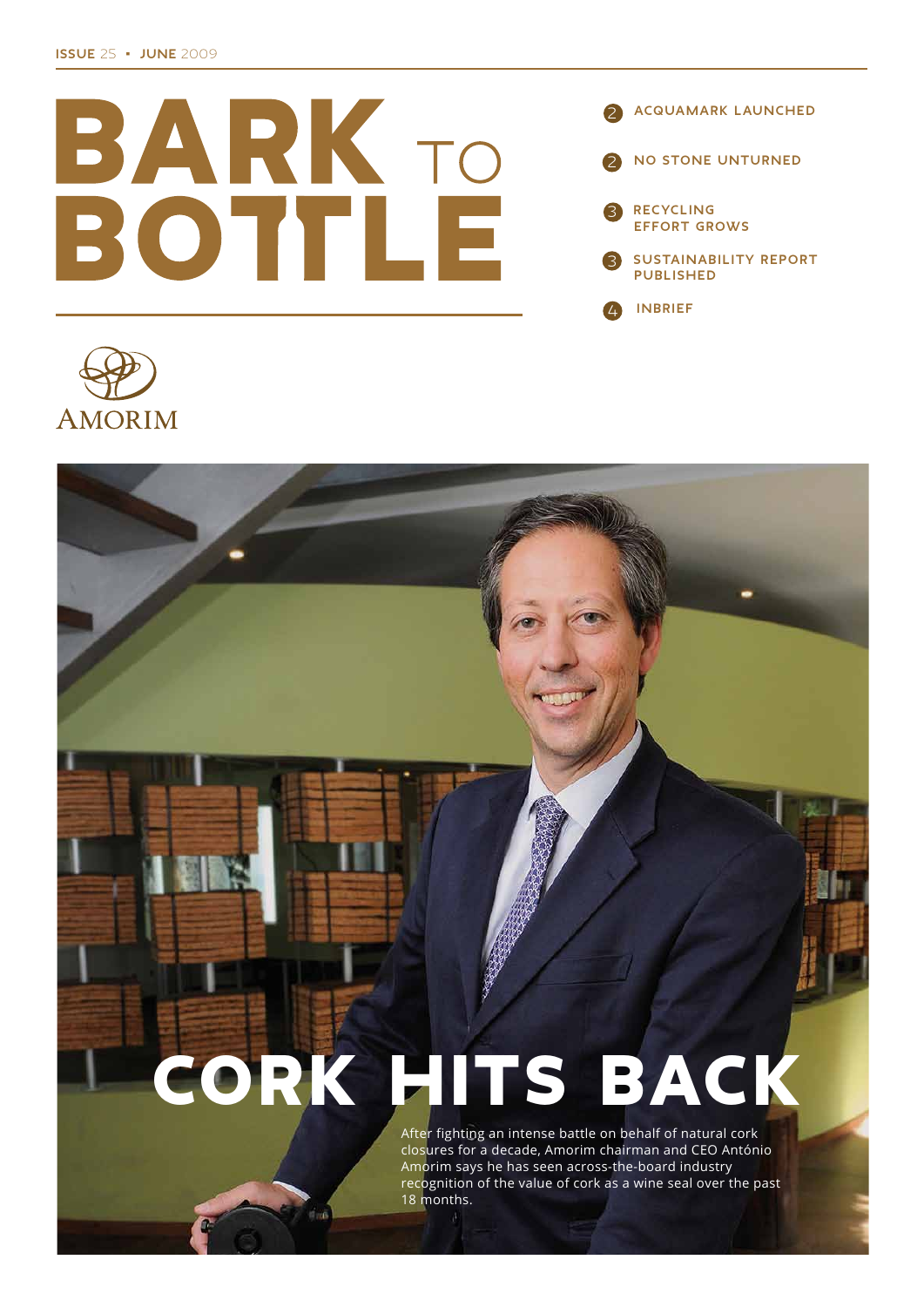

# **CORK HITS BACK**

After fighting an intense battle on behalf of natural cork closures for a decade, Amorim chairman and CEO António Amorim says he has seen across-the-board industry recognition of the value of cork as a wine seal **over the past 18 months.**

"We are now receiving a great deal of positive feedback," Mr Amorim said.

"Growing recognition of the green credentials of natural cork, coupled with the investment in research and development and quality control measures has seen a significant shift in the way natural cork is viewed within the wine industry."

Mr Amorim said quality control no longer dominated meetings with winemakers or industry leaders and discussions moved on to other matters quite quickly.

"Winemakers supplying across all price points are interested in how cork can help them meet some of the crucial challenges facing the industry, such as building brand value and environmental sustainability," he said.

Mr Amorim said the increasing level of media commentary on sustainability issues had led to greater awareness of the environmental qualities of natural cork and had provided opportunities to reaffirm the advances made in cork quality.

In recent times, major media outlets including The Wall Street Journal and Time magazine in the US, The Daily Telegraph newspaper and BBC television in the UK, and The Australian Financial Review have explored the important role that cork plays in sustainable development.

"There has certainly been renewed interest in natural cork on environmental grounds from within the wine industry and also by the community," Mr Amorim said.

Several leading retail chains and many of the world's largest wineries are now demonstrating their commitment to natural cork by actively participating in cork recycling and forest management programs.

The response to consumer programs such as Amorim's 'Save Miguel' campaign, and recycling initiatives like ReCork America and the Green Cork Program also shows there is strong community support for natural packaging.

"Amorim must continue to take a leadership role within the cork industry on sustainable development," Mr Amorim said.



"We will invest in sustainability initiatives and at the same time will retain our heavy investment in cork research and development."

And that robust investment, now reaching 60 million euros, is paying off in several ways.

In 2008 Amorim recorded a 4.5 per cent increase in cork stopper sales despite the impact of the economic slowdown in the last quarter. This result was achieved on top of the company's best-ever performance in 2007, when annual sales of wine stoppers increased more than 6 per cent.

It is also evident in the growing demand for new products such as high-end FSC (Forest Stewardship Council) certified corks and Acquamark natural stoppers. In the past year, Amorim, the first packaging company in the world to obtain FSC certification, has sold almost 10 million FSC stoppers, while Acquamark has attracted 100 new winery clients just months after its global launch.

"We still have work to do, but today we can be positive about the future of natural cork and Amorim's ability to meet the changing needs of the global wine industry," Mr Amorim said.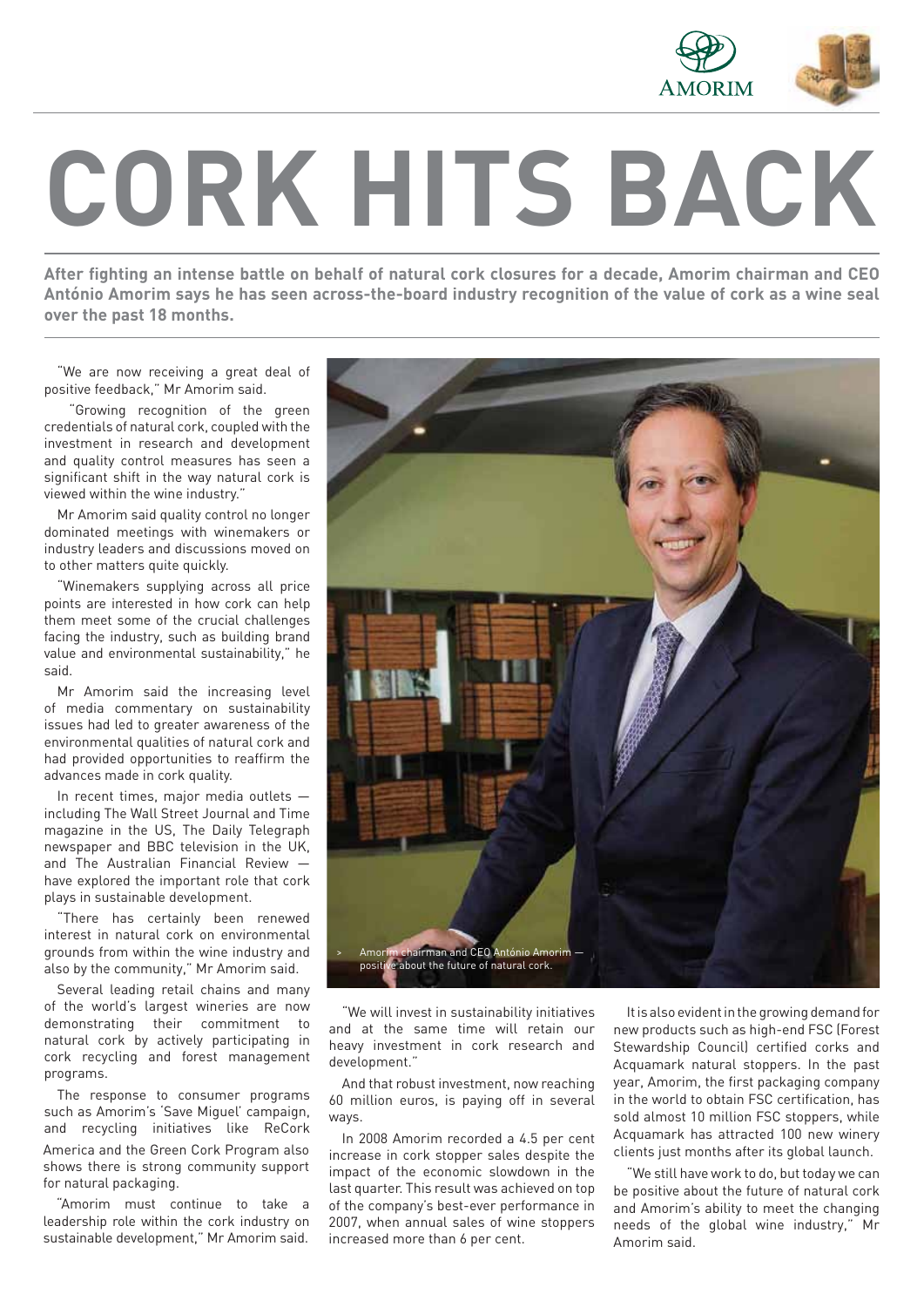



# **ACQUAMARK LAUNCHED**

Amorim has launched a new stopper targeting the high-volume sectors of the global wine industry.

Called Acquamark, the closure has been developed using the latest in cork production technology to provide winemakers with a clean natural cork stopper at a highly competitive price.

The product name is derived from the innovative water-based coating that is a feature of this colmated cork.

"Acquamark is an environmentally friendly closure that provides enhanced performance in sealing capacity and wine preservation," said Amorim's director of marketing and communications, Carlos de Jesus.

"It is a welcome addition to Amorim's product mix as it allows us to compete aggressively with producers of alternative closures, particularly in the 'basic' and 'popular premium' sectors of the wine market.

"New technology means we can produce a cost effective natural cork closure for sectors where price competition is at its fiercest."

As with all natural cork closures, Acquamark is made from renewable resources, is recyclable and biodegradable.

 "In many instances wineries are faced with a difficult choice on closures between cost effective options and those that play a strong role in protecting the environment," Mr de Jesus said.

With Acquamark there no longer needs to be a compromise."

Amorim has applied innovative processes to the production of the Acquamark closure, ensuring total particle retention as well as consistent visual appearance. The safe and environmentally friendly water-based coating enhances the restructuring process.

Acquamark corks are subject to Amorim's unique CONVEX boiling system that prevents contamination as well as stringent quality control procedures.

# **NO STONE UNTURNED**

Pago de Vallegarcía owner Alfonso Cortina de Alcocer has left no stone unturned in his efforts to develop a winery of outstanding quality.

In fact, it appears as though the stones unearthed during construction have been artistically deployed in the stunning architect-designed building that sits in the middle of the vineyard. There are thousands of rocks carefully placed on the building's striking exterior, which blends harmoniously with the surrounding forest landscape.

Situated in the Montes de Toledo region of central Spain, Vallegarcía has been created with attention to detail in every area — from selection of the site to grape variety, architecture, production facilities and people.

The process started in the late 1990s when respected Australian viticulturist Dr Richard Smart was appointed to design the vineyard. Vines were planted in 1999 and first harvested in 2001. Grape quality was then evaluated over a four-year period through production of small parcels of wine at a neighbouring winery.

The positive results encouraged Alfonso Cortina to continue with his plans and Pago de Vallegarcía opened in 2006.

Today the vineyard comprises 31 hectares. The wines are produced in a French style and include a viognier, syrah (shiraz) and a cabernet sauvignon merlot. Annual production is about 80,000 bottles.

General manager and oenologist Adolfo Hornos says Vallegarcía wines are characterised by their ability to improve and develop complexity over time. This is one of the reasons he is a firm believer in natural cork as a wine closure.

"The stopper must guarantee the conservation of the wine, respecting its characteristics and its evolution in the bottle," he said.



"We only use natural corks of the highest quality. Their mechanical performance is the most appropriate for our wines and there is synergy between the cork and the wine as it matures in the bottle.

"Cork is also a natural seal and the most environment friendly wine closure. It is the seal of choice for high quality old-world wines."

Adolfo describes bottling as a very important process at Vallegarcía.

"It represents all the work done in that vintage. Bottling is not just filling a bottle with wine, it represents the character and personality of Vallegarcía," he said

The winery is one of a growing number that chooses to display the 'Cork Mark' on its products.

"We want the consumer to know that we use natural cork and also demonstrate our support for the sustainable development of cork forests," says Adolfo.

Asked why he chooses Amorim corks, Adolfo is succinct: "One reason — trust. We have an excellent relationship and there is good collaboration between us.

"As a winemaker, my main goals are quality and constant improvement and I need to have that from my suppliers, that's why I work with Amorim."

...<br>For further information on Pago de Vallegarcía visit www.vallegarcia.com

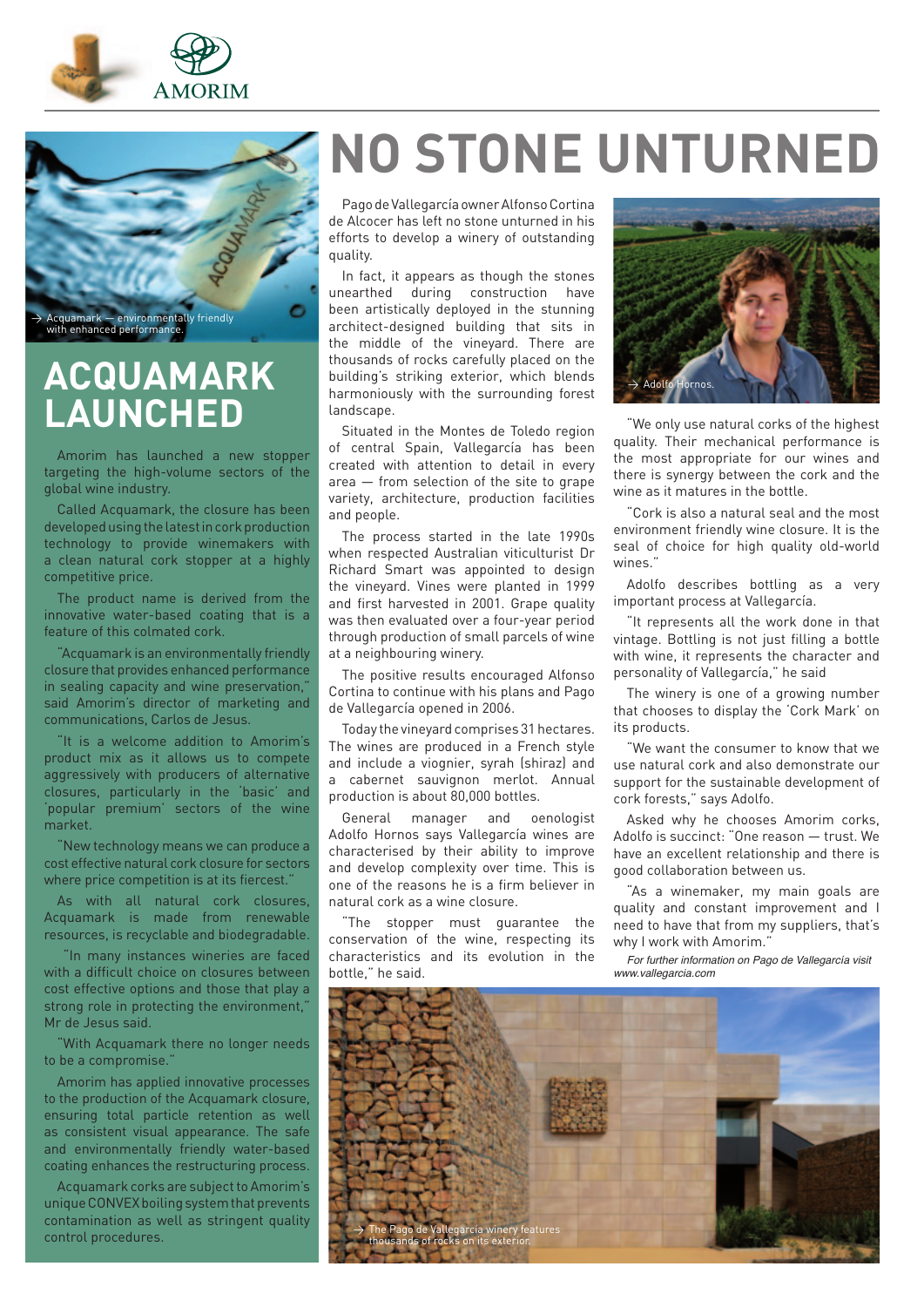

# **RECYCLING EFFORT GROWS**

The recycling of natural cork is gaining momentum globally due to a groundswell of support for community-based cork recycling programs.

Growing environmental awareness has led to the development of many new recycling initiatives as well as an increase in the volume of corks being processed through long-standing programs.

In the United States, Amorim executives have been overwhelmed by the response to the ReCork America program. Project manager Roger Archey estimates ReCork America will collect over three million corks in 2009 — double the figure that was recycled in 2008.

"With leading retailers, wineries and hospitality organisations now supporting the project the volume will continue to increase," said Archey.

Supporters of the program include Whole Foods Market (the world's largest retailer of natural and organic foods) in Northern California, Kendall-Jackson Wine Estates, Foster's Wine Estates and the Culinary Institute of America in St. Helena.

The early success of ReCork America will come as no surprise to Girl Guides Australia. From humble beginnings in 1992, its cork collection program has grown into a major fundraiser for the national youth organisation with over 200 million corks collected. The Guides traditionally collect about 30 tonnes of natural cork a year, but in 2007 they amassed an incredible 60 tonnes and raised AUS\$100,000.

The recycling effort has strong business support including corporations that are keen to build on their own environmental credentials through the project. The Guides encourage members of the community to demonstrate their commitment for the environment by only purchasing wine sealed with natural cork.

This scenario is repeated in many countries with cork recycling programs run by voluntary organisations and local government. Amorim has initiated cork collection campaigns in Italy, South Africa and the United Kingdom.

In order to better manage its commitment to recycling in Portugal, Amorim recently opened a new unit for processing recycled stoppers. The plant is expected to process 90 million corks over the next four years.

Recycled cork is used to manufacture a range of products including flooring, engine gaskets, insulation material, boat decking, safety mats and hockey and cricket balls.

"It is great to see so many community organisations and the people they represent benefiting from cork recycling.

said Amorim's director of marketing and communications Carlos de Jesus.

"These programs are positive on so many levels — they are good for the environment, they are important fundraising activities for voluntary organisations and they help to communicate important messages about sustainability."





# **SUSTAINABILITY REPORT PUBLISHE**

Corticeira Amorim recently released its third Sustainability Report, providing details of a series of important environmental initiatives undertaken throughout 2008.

"Our commitment to sustainable development is the best way to demonstrate responsible leadership in the cork industry," said Corticeira Amorim's chairman & CEO António Amorim.

Corticeira Amorim is the only company in the global cork sector to annually publish its results and outline its future plans in this area.

The release of the 2008 report follows the announcement that Corticeira Amorim has again been acknowledged for the quality of its sustainability reporting at the global Corporate Register Reporting Awards (CRRA).

The CRRA ranked Corticeira Amorim's 2007 Sustainability Report among the best in the world for its relevance to the understanding of sustainability issues in business. A top 10 placing in the 'Relevance & Materiality' category placed Amorim alongside General Electric, Vodafone, Ford, BP and Coca-Cola.

As with its previous sustainability reports, the latest edition explains the company's best practice in sustainable cork manufacturing, highlights the major sustainability results achieved during 2008 and outlines the initiatives implemented by Corticeira Amorim during the year.

One of the major achievements is that the company's use of renewable energy has now reached 60 per cent of its energy requirements (up from 45 per cent in 2006). Corticeira Amorim has also reduced its CO2 emissions by a further 4.5 per cent, following a 3.4 per cent reduction in 2007.

Mr Amorim said the report reinfroced the environmental advantages of using natural cork products.

For more information and a copy of the  $2008$ Sustainability Report visit www.corkfacts.com